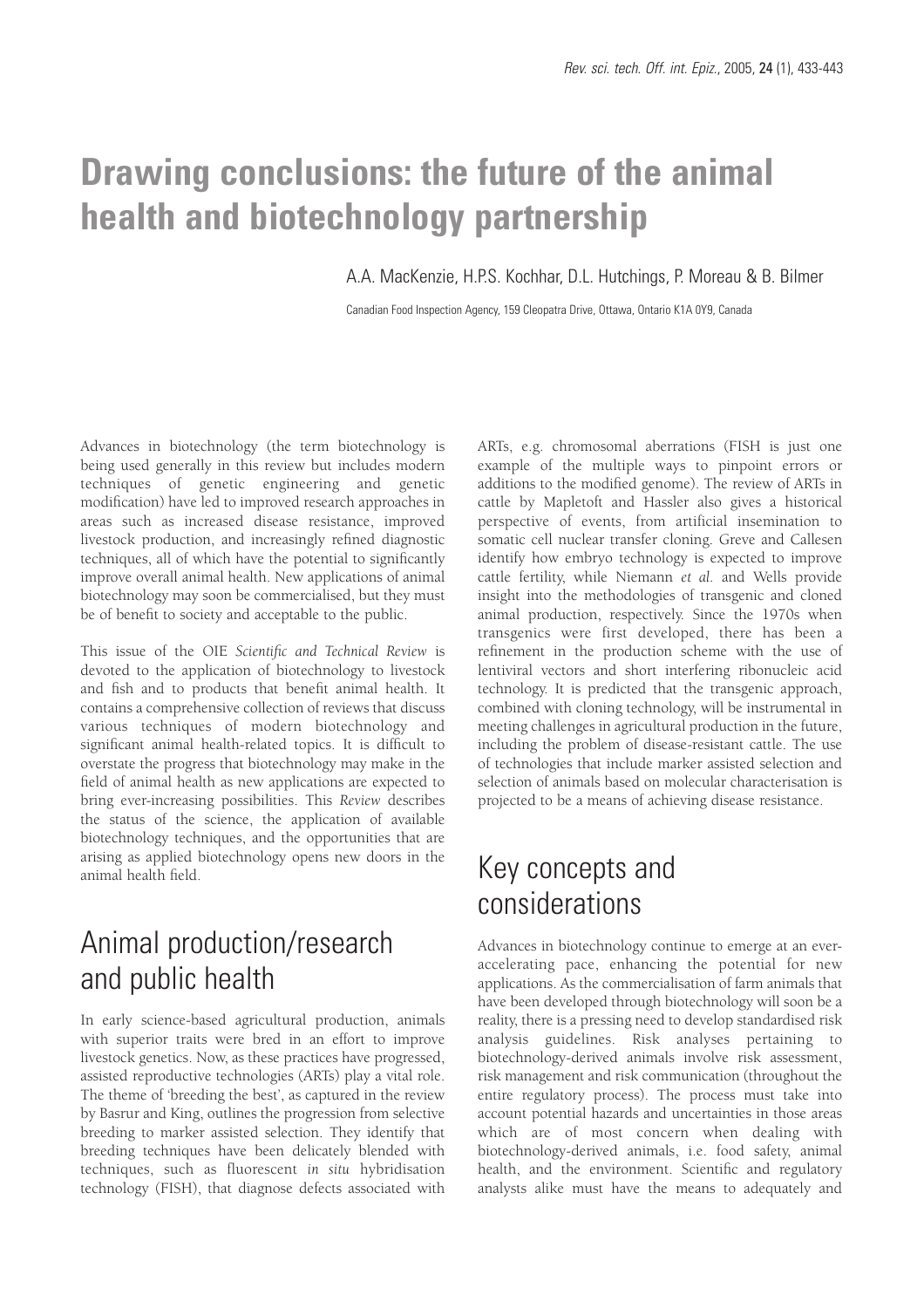objectively conduct their respective risk analyses so as to ensure a comprehensive, acceptable assessment process for genetically engineered animals. The international scientific community needs to group together and combine its expertise to develop the tools and methodology to assess risks. Identification of potential unknown hazards is the most challenging task that scientists face, but the regulatory community more generally must also address matters related to economics, ethics, societal concerns, and animal welfare. In addition, the regulatory community will need to be mindful of public perception, the importance of public confidence in the regulatory process, the differences in the approaches required between plant and animal biotechnology, and the recognition of the importance of animal health and welfare issues.

Both Einsiedel and McCrea explicitly address the issue of public perception. Einsiedel demonstrates how public understanding and perception of animal biotechnology not only vary geographically, between the European Union and North America for example, but also depend on the proposed end-use, e.g. pharmaceutical production as opposed to food. McCrea's paper expands on the theme of risk communication and describes how previous instances of less-than-ideal risk communication by regulatory authorities have altered people's perception and diminished the public trust. Both authors emphasise the need for policy-makers and regulators to acknowledge the importance of public perception. Moreau and Jordan continue this message in their paper, reiterating the need for any regulatory decision-making process to exhibit 'impartiality, integrity and transparency'.

The articles by Kelly and by Moreau and Jordan deal with the general processes involved in assessing the risks posed by biotechnology in two areas in particular, namely, food safety and animal health. The two are linked, as Kelly explicitly states in her discussion of phenotypic analysis. To some degree, neither the environmental assessment nor the human health (food safety) assessment can be completed without an assessment of the risks to animal health posed by the 'novel' traits of biotechnology-derived animals. Kelly notes that it is likely that transgenic animals and clones exhibiting grossly undesirable effects would be eliminated during commercial development and that risk analysts and others would therefore need to focus on more subtle changes that may have implications for animal health, human health, and the environment.

#### Biotechnology-derived vaccines: how beneficial?

Biotechnology-derived vaccines offer advantages and disadvantages in the protection of animal health. On the one hand, they may be more effective than conventional attenuated vaccines in stimulating protective immune responses, as biotechnology allows for the selection and optimal presentation of specific antigens. In some diseases, mucosal antibodies may be necessary for protection, whereas in other diseases, cellular immunity may be more important. The selection of the route of inoculation and the type of vector or adjuvant used with these vaccines can stimulate certain types of immune response. On the other hand, although they could offer safety-related advantages, biotechnology-derived vaccines may be more expensive to manufacture than conventional vaccines and have lower efficacy than conventional avirulent live vaccines for certain diseases.

However, the ability to differentiate between vaccinated and infected animals is an important tool for some disease control programmes, and biotechnology-derived vaccines paired with diagnostic kits can offer this feature. In some cases, research to identify protective and safe biotechnology-derived vaccines for animal health is a preliminary step in the manufacture of similar products for the human health market. Animal disease that is caused by the same or similar microbes as those that cause human disease is a convenient natural model for this research. Ultimately, the future of biotechnology-derived vaccines for animal health will depend on the availability of products whose safety or efficacy has been improved beyond the safety or efficacy of conventional products, and on the widespread support for vaccination in international disease control programmes.

# Animal biotechnology – ethical perspective

As we look forward, it is reasonable to ask if all ethical considerations in regard to animal bio-engineering have been, or are being, considered. If one contemplates only the science, remarks made over 20 years ago at the 19th Nobel Conference are still very applicable. Dr Christian Anfinsen, who shared the Nobel Prize for Chemistry in 1972, noted that: 'the qualities that characterise and motivate a good scientist do not necessarily have any bearing on the ethical or sociological sequelae of discovery' (1). Some potential uses can not necessarily be envisioned by these scientists as their research unfolds.

While it is generally argued that it would be difficult and inadvisable to attempt to control the normal progress and application of scientific research, problems that arise in biotechnology must be dealt with by those 'who are properly experienced in the moral and legal facets of our society' (1). This then places a burden of responsibility for considering the ethical issue of bio-engineering on scientists, whether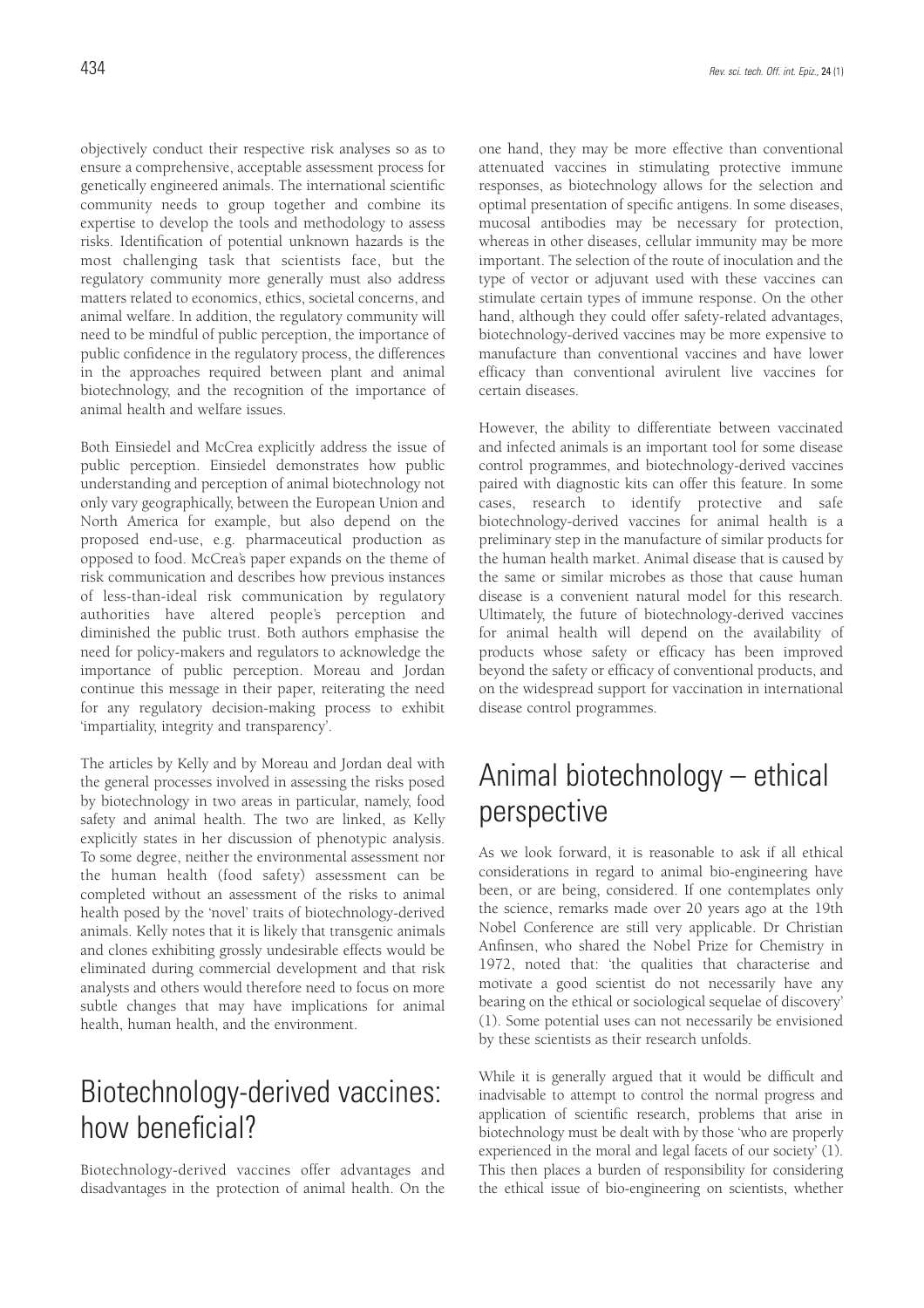they be researchers, practitioners, or regulators. To enable such consideration to take place, it will be necessary to analyse prospective technological advances and explore the future implications of scientific developments, i.e. to develop foresight processes whenever possible.

The concept is well explored by Hodges, who notes that one of the ethical dilemmas facing the scientist is that of 'wanting to do good but not always knowing what bad consequences may flow from use of new scientific knowledge in biology'. He states that 'many scientists tend to see biotechnology as a natural step in man's process of understanding, controlling and modifying nature' (2). Therefore, while scientists often think that new technology must be acted upon, the public raise ethical questions and wonder if action is being taken, without due consideration of the potential negative outcomes, simply because it is technically feasible.

In his paper for this *Review*, Wells indicates that anatomical, physiological and behavioural changes are possible in cloned and transgenic animals. It will be important, therefore, to develop practical ways of considering the ethical issues surrounding these animals. In his review Kaiser presents 'a practical framework for ethical assessment of genetically modified (GM)-animals', which is founded in principle-based ethics and urges that caution be exercised by assessing risk before actions are taken. A matrix is presented that develops a hypothetical case involving genetically modified fish. The matrix includes components such as small producers, consumers, treated fish, and biota, as well as the ethical concepts of dignity/autonomy, justice/fairness, avoiding doing harm, and trying to do good, thus providing an assessment tool that could prove to be very useful in incorporating ethics within a more comprehensive risk assessment framework.

Regulatory systems often address more manageable and empirically verifiable concerns, such as safety. However, it is vital that a full examination of these issues occurs in order to mitigate the public acceptance problems that have been experienced in other areas of biotechnology.

# Regulating animal biotechnology – a challenge!

While this *Review* identifies national, regional and international policies, institutions and regulatory frameworks (see papers by De Simone, Moulin, Yamanouchi, Kochhar *et al.* and Sendashong *et al.*), it is important to remember that the primary challenge is to carefully provide safeguards against the risks associated with these new technologies and address other issues that may arise. While potential harm can be predicted, its likelihood can be minimised through systematic scientific research, regulation, and institutional support. As we debate the science behind the technology, our regulations must be built on sound science. Countries need to implement their own national policies that seek to maximise the benefits and minimise the risks associated with the technology. Sound policies are needed to ensure that animal biotechnology is a tool for development, not for exploitation.

There is also an acute need to recognise the value and importance of public perception and its effect on public confidence in the regulatory process. Recognition of the importance of ethical issues and animal health and welfare issues is not currently an intrinsic part of the regulatory framework, yet such recognition is important to the public. There is a need for any regulatory decision-making process to exhibit 'impartiality, integrity and transparency', as noted in the paper by Moreau and Jordan.

#### The future of the partnership

Biotechnology and the animal health field are partners in the global efforts to improve the health of farmed animals, to increase the production and quality of food products, and to have environmentally friendly and sustainable agricultural practices. Given the global risks associated with decreasing natural resources and with the fragile balance of ecosystems, as well as the ever-increasing threat of diseases, biotechnology may provide an alternative strategy to take better control of the situation. As advances are made in disease control and diagnostic scenarios, there is hope that positive changes will be attained, from developmental stages through to the farm gate, and, finally, to the consumer.

In the future we may face a global crisis as a result of epidemics and emerging diseases, but we now have the opportunity to evaluate the risk and use sound scientific judgement to decide how to prepare for such an event and how to optimise the use of all the tools and technologies at our disposal, including biotechnology.

ш

#### **References**

- 1. Anfinsen Ch.B. (1983). Bioengineering: short term optimism and long term risk. Paper presented at the 19th Nobel Conference, 4-5 October, Gustavus Adolphus College. Christian Anfinsen papers. 1939-1999. Modern Manuscripts Collection, History of Medicine Division, National Library of Medicine, Bethesda, MD, 11 pp.
- 2. Hodges J. (2003). Livestock, ethics and quality of life. *J. Anim. Sci.*, **81** (11), 2887-2894.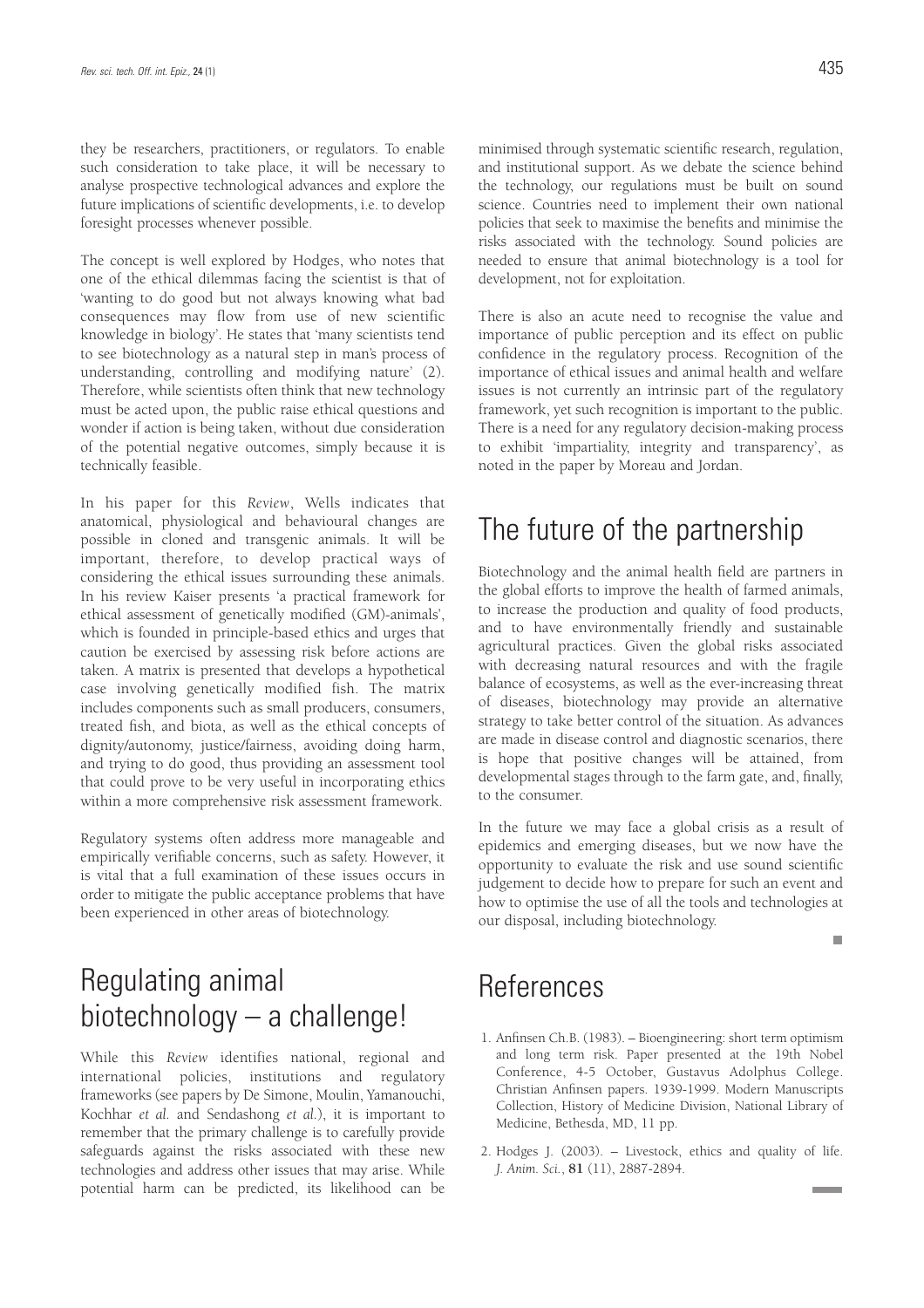# **En guise de conclusion : l'avenir du partenariat entre la santé animale et les biotechnologies**

A.A. MacKenzie, H.P.S. Kochhar, D.L. Hutchings, P. Moreau & B. Bilmer

Agence canadienne d'inspection des aliments, 159 Promenade Cleopatra, Ottawa, Ontario K1A 0Y9, Canada

Les progrès accomplis dans le domaine des biotechnologies (dans cet ouvrage ce terme est employé dans son acception générale tout en incluant les techniques modernes de génie et de manipulation génétiques) ont ouvert de nouvelles voies pour la recherche dans des domaines tels que le renforcement de la résistance vis-à-vis des maladies, l'amélioration de la production animale, l'élaboration de techniques de diagnostic de plus en plus sophistiquées… autant d'avancées qui signifient une amélioration significative pour la santé animale dans son ensemble. Nombre de nouvelles applications biotechnologiques seront probablement mises sur le marché dans un futur proche, mais au préalable leur utilité pour la société devra être démontrée et acceptée par l'opinion publique.

Ce numéro de la *Revue scientifique et technique* de l'OIE traite des biotechnologies appliquées aux animaux d'élevage, aux poissons ainsi qu'aux produits vétérinaires. Les articles réunis dans ce recueil examinent les techniques de la biotechnologie moderne et discutent divers aspects de leur pertinence en santé animale. Il paraît difficile de surestimer l'apport des biotechnologies à la médecine vétérinaire, tant les nouvelles applications offrent de possibilités toujours plus prometteuses. Cet ouvrage dresse le bilan de l'état actuel de la science, des applications biotechnologiques actuellement disponibles ainsi que des nouvelles possibilités que celles-ci ouvrent dans le domaine de la santé animale.

# Production animale, recherche et santé publique

La production animale fondée sur la science classique utilisait des reproducteurs sélectionnés pour leurs caractéristiques zootechniques afin d'améliorer à terme la qualité génétique du troupeau. De nos jours, avec les progrès scientifiques, les technologies de reproduction assistée jouent un rôle déterminant. La « sélection de l'excellence », pour reprendre l'expression de Basrur et King, est illustrée par le passage d'un élevage sélectif à une sélection assistée par des marqueurs. À ces techniques d'élevage se sont subtilement mêlées d'autres, telles que l'hybridation *in situ* en fluorescence (FISH) qui permet de détecter les erreurs associées à la reproduction assistée, par exemple les aberrations chromosomiques (le système FISH est l'une des nombreuses techniques capables de détecter une erreur ou un ajout sur le génome modifié). Mapletoft et Hassler offrent une perspective historique de cette évolution depuis l'insémination artificielle jusqu'au clonage par transfert de noyaux de cellules somatiques. Greve et Callesen expliquent le potentiel des technologies embryonnaires pour améliorer la fécondité du bétail, tandis que Niemann et coll., d'une part, et Wells, d'autre part, apportent des éclaircissements sur les applications de la transgénèse et du clonage en production animale. Depuis les premières expérimentations transgéniques des années 70, le protocole de production a connu de remarquables avancées, notamment grâce à l'utilisation des lentivirus comme vecteurs et à la technique de séquences courtes à interférence ARN (acide ribonucléique) (siARN). Il est espéré que l'utilisation combinée des techniques transgéniques et du clonage permettra de répondre aux défis de l'agriculture de demain, afin notamment de produire des animaux résistants aux maladies. Cette résistance devrait être obtenue grâce aux techniques de sélection assistée par des marqueurs et à la sélection animale basée sur les caractéristiques moléculaires.

# Concepts et considérations clés

Le rythme de plus en plus soutenu des nouvelles découvertes biotechnologiques laisse présager un potentiel croissant de nouvelles applications. La commercialisation d'animaux obtenus à partir de techniques biotechnologiques étant en passe de devenir une réalité, il apparaît urgent de mettre au point des lignes directrices normalisées en matière d'analyse du risque. L'analyse du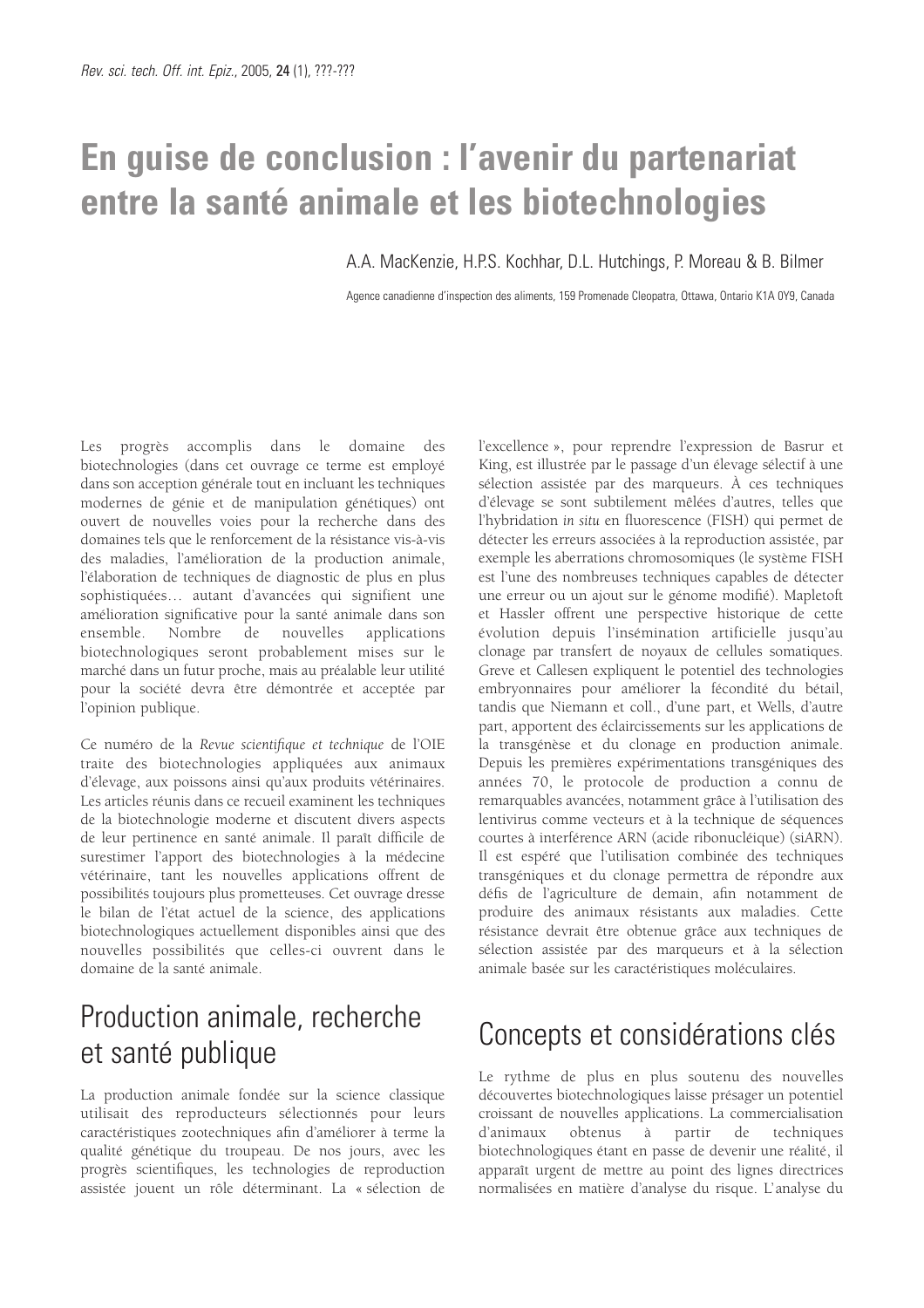risque applicable aux animaux dérivés des biotechnologies fait intervenir, tout au long du processus réglementaire, l'évaluation du risque, la gestion du risque et la communication sur le risque. Ce processus doit prendre en compte toute éventualité de danger ou d'incertitude dans les domaines les plus sensibles s'agissant d'animaux dérivés des biotechnologies, à savoir la sécurité sanitaire des aliments, la santé animale et l'environnement. Les scientifiques et les responsables de la réglementation doivent être en mesure de mener à bien leurs analyses du risque respectives afin de garantir un processus d'évaluation exhaustif et acceptable des risques liés aux animaux issus du génie génétique. Il importe que la communauté scientifique internationale s'unisse et mobilise ses expertises pour mettre au point des outils et des méthodologies appropriés d'évaluation du risque. Si la détection de dangers potentiels inconnus constitue le principal enjeu que les chercheurs ont à affronter, les autorités en charge de la réglementation ont à traiter, en outre, de problèmes plus généraux d'ordre économique, éthique, sociétal et de bien-être animal. De surcroît, le législateur doit également s'intéresser à la manière dont ces questions sont perçues par l'opinion publique, appréhender le degré de confiance du public dans le processus réglementaire, discerner les différences d'approche entre les applications animales et végétales des biotechnologies et enfin reconnaître l'importance des questions liées à la santé et au bien-être des animaux.

La question de la perception de ces problèmes dans l'opinion publique est clairement traitée par Einsiedel et par McCrea. L'article d'Einsiedel montre que la manière dont les biotechnologies animales sont perçues par le public varie, non seulement d'une région à l'autre (par exemple entre l'Union européenne et l'Amérique du Nord), mais aussi en fonction de la destination finale du produit (par exemple, l'industrie pharmaceutique ou l'alimentation). Dans son article sur la communication sur le risque, McCrea explique la dégradation de cette perception et la détérioration de la confiance du public par certaines déficiences de la communication sur le risque mise en œuvre par les autorités réglementaires dans le passé. Ces deux auteurs soulignent l'impératif pour les décideurs publics et les responsables de la réglementation de reconnaître la manière dont le public appréhende ces questions. L'article de Moreau et Jordan se fait l'écho de ce message en insistant sur les qualités « d'impartialité, d'intégrité et de transparence » qui doivent caractériser les processus de décision politique en matière de réglementation.

L' article de Kelly et celui de Moreau et Jordan traitent des processus globaux mis à l'œuvre dans l'évaluation des risques associés aux biotechnologies dans deux domaines particuliers, à savoir la sécurité sanitaire des aliments et la santé animale. Comme le souligne explicitement Kelly dans son examen de l'analyse des phénotypes, ces deux

problématiques sont liées. Jusqu'à un certain point, il est impossible de mener à bien une évaluation complète des risques pour l'environnement comme pour la santé publique (sécurité sanitaire des aliments) sans avoir préalablement évalué les risques que les caractéristiques « inédites » des animaux issus des biotechnologies peuvent représenter pour la santé animale. Kelly observe que les animaux transgéniques et clonés possédant des caractéristiques indésirables flagrantes seront probablement éliminés lors des procédures d'autorisation de mise sur le marché, de sorte que l'attention des analystes du risque et des autres responsables devra surtout se porter sur d'autres mutations, plus difficiles à cerner mais pouvant néanmoins avoir des conséquences sur la santé animale, la santé publique et l'environnement.

### Les vaccins produits par les biotechnologies : quels en sont les avantages ?

En termes de protection de la santé animale, les vaccins issus des biotechnologies présentent des avantages mais aussi des inconvénients. D'un côté, leur capacité de déclencher une réponse immunitaire protectrice pourrait dépasser celle des vaccins classiques à virus atténué, dans la mesure où la biotechnologie permet de sélectionner et d'optimiser l'intervention d'antigènes spécifiques. Pour certaines maladies il convient de privilégier les anticorps des muqueuses, tandis que pour d'autres, l'immunité à médiation cellulaire est plus intéressante. Le choix des voies d'inoculation et le type de vecteur ou d'adjuvant utilisés pour ces vaccins peuvent favoriser certaines formes de réponse immunitaire. D'un autre côté, et en dépit des garanties d'innocuité offertes par ces vaccins issus des biotechnologies, leur coût de fabrication risque d'être plus élevé que celui des vaccins classiques, tandis que leur efficacité vis-à-vis de certaines maladies pourrait être moindre que celle des vaccins classiques à virus vivant inactivé.

La possibilité de différencier les animaux vaccinés des animaux infectés représente un enjeu important pour les programmes de lutte contre les maladies animales. Or, l'utilisation combinée de vaccins dérivés des biotechnologies et d'un kit de diagnostic approprié permet cette différentiation. Dans certains cas, le développement de vaccins vétérinaires issus de la biotechnologie et offrant toutes les garanties de protection et de sécurité est une étape préalable à la diffusion de produits similaires en médecine humaine. Une maladie animale causée par un agent pathogène identique ou similaire à celui qui affecte l'être humain constitue un modèle naturel approprié pour ce type de recherche. En dernière instance, l'avenir des vaccins vétérinaires dérivés des biotechnologies dépendra,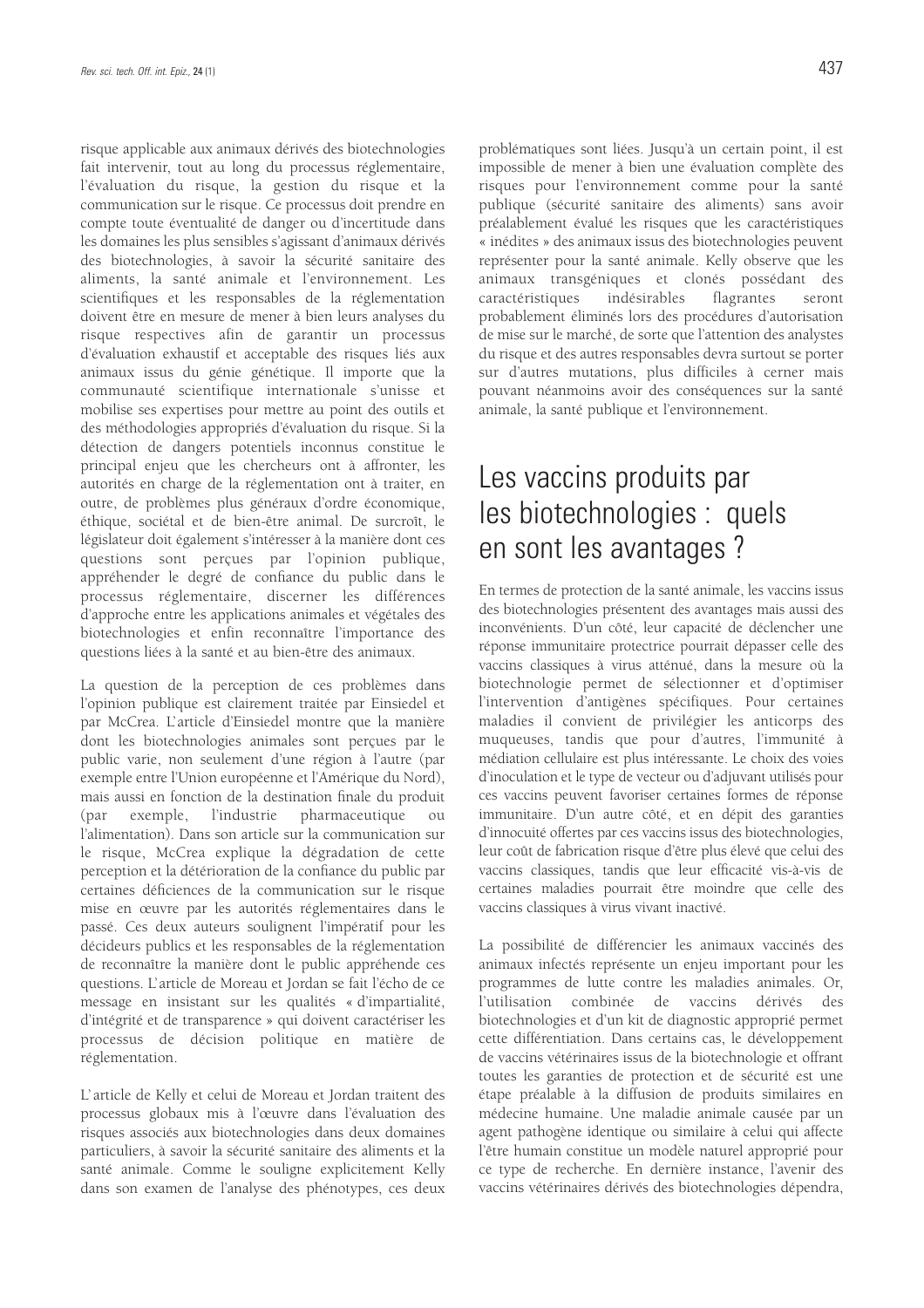d'une part, de la mise au point de produits dont l'innocuité et l'efficacité auront été perfectionnées au point de surpasser celles des produits classiques et, d'autre part, de l'appui dont bénéficiera la vaccination dans les programmes internationaux de lutte contre les maladies animales.

### Biotechnologie animale – le point de vue éthique

À ce point de l'analyse, il paraît fondé de se demander si toutes les considérations éthiques suscitées par la bioingénierie animale ont été prises en compte jusqu'à présent. Pour ne parler que de la science, les remarques énoncées il y a plus de vingt ans lors de la 19e Conférence des prix Nobel restent parfaitement actuelles. Christian Anfinsen, l'un des lauréats du prix Nobel de chimie en 1972 observait que « les valeurs qui distinguent et motivent un bon chercheur ne s'attachent pas nécessairement aux conséquences éthiques ou sociologiques des découvertes » (1). Pendant le processus d'investigation, les chercheurs ne sont pas nécessairement conscients des applications potentielles qui en découlent.

Si l'on considère généralement qu'il serait difficile et malvenu d'essayer de contrôler le cheminement normal de la recherche scientifique et de ses applications, en revanche il appartient à « ceux qui ont de l'expérience dans le domaine des valeurs morales et des lois » (1) d'aborder les problèmes suscités par la biotechnologie. De ce fait, les hommes de science, qu'ils soient chercheurs, praticiens ou législateurs ont à porter le fardeau des considérations éthiques liées à la biotechnologie. Pour qu'une telle prise en compte devienne effective, il sera nécessaire d'analyser les avancées technologiques escomptées et d'anticiper les conséquences futures du progrès scientifique, c'est-à-dire de développer, autant que possible, des processus d'analyse prospective.

Ce concept est mis en lumière par Hodges, qui observe que l'un des dilemmes éthiques qui se pose aux scientifiques est que ceux-ci « veulent faire le bien mais ignorent le plus souvent quelles conséquences néfastes peuvent résulter des nouvelles connaissances scientifiques en biologie ». Il ajoute que « nombre de scientifiques considèrent la biotechnologie comme une étape naturelle dans le cheminement de l'homme vers la connaissance, la maîtrise et la transformation de la nature » (2). Ainsi, contrairement aux scientifiques qui estiment souvent qu'une nouvelle technologie a pour vocation d'être mise en œuvre, le public se pose des questions éthiques et se demande si une telle mise en œuvre n'est pas entreprise, avant tout examen approfondi de ses conséquences néfastes potentielles, uniquement parce qu'elle est techniquement possible.

Dans son article, Wells signale que le clonage et la transgénèse sont susceptibles d'entraîner des mutations anatomiques, physiologiques et comportementales. Par conséquent, il conviendra de concevoir un cadre permettant d'aborder concrètement les questions éthiques posées par ces animaux. Kaiser propose un tel cadre pratique, fondé sur des principes éthiques, pour évaluer les animaux génétiquement modifiés et recommande vivement d'évaluer les risques avant toute mise en œuvre. À partir d'un cas d'école utilisant des poissons génétiquement modifiés, il présente une matrice d'analyse qui intègre des composantes aussi diverses que : les petits producteurs, les consommateurs, les poissons traités, le biote ; les concepts éthiques de dignité et d'autonomie, de justice et d'équité ; les moyens d'éviter de faire le mal et de s'efforcer de faire le bien. L'outil d'évaluation ainsi obtenu peut s'avérer très utile pour intégrer l'éthique dans le cadre plus exhaustif de l'évaluation du risque.

Les problèmes pris en compte par les systèmes de réglementation sont souvent plus faciles à gérer et à vérifier empiriquement ; c'est le cas par exemple de la sécurité. Toutefois, il est de la plus haute importance que ces questions soient examinées à fond afin de tempérer les réserves que l'opinion publique pourrait manifester à leur égard, en écho à d'autres aspects de la biotechnologie.

# La réglementation de la biotechnologie appliquée aux animaux : un véritable défi !

Plusieurs auteurs décrivent les politiques, les institutions et les cadres réglementaires intervenant aux niveaux national, régional et international (voir les contributions de De Simone, de Moulin, de Yamanouchi, de Kochhar et coll. et de Sendashong et coll.). Néanmoins, il est important de rappeler que le principal objectif est de se prémunir contre les risques associés à ces nouvelles technologies et d'être en mesure de répondre à tout problème pouvant se présenter. Grâce à la recherche scientifique systématique, à la réglementation et au soutien institutionnel, la possibilité d'anticiper un événement nocif se double d'une capacité accrue de limiter la probabilité qu'il se produise. De même que nous soupesons la consistance scientifique de la technologie, nous devons baser nos réglementations sur des principes scientifiques établis. Les politiques nationales doivent aspirer à tirer le plus grand bénéfice possible des technologies tout en limitant autant que possible les risques pouvant leur être associés. Il nous faut des politiques rationnelles pour veiller à ce que les biotechnologies appliquées aux animaux restent un outil de développement et non d'exploitation.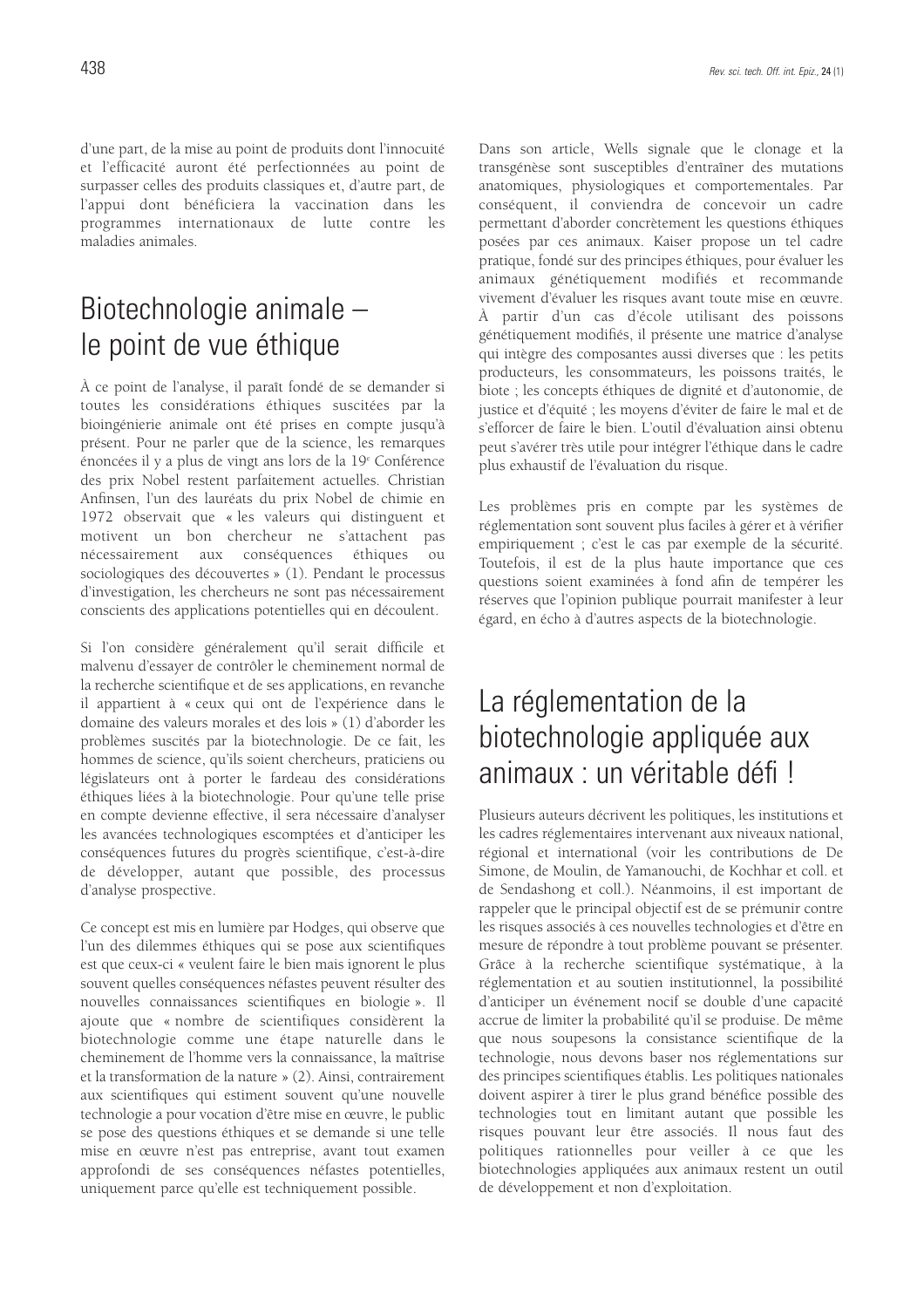Il est également crucial de reconnaître la valeur et l'importance de la perception de ces questions dans l'opinion publique et de la confiance du public dans le processus de réglementation. À l'heure actuelle, la reconnaissance des questions éthiques, de santé animale et de bien-être des animaux n'est pas prise en compte dans le cadre réglementaire, alors qu'elle est importante aux yeux du public. Comme le rappellent Moreau et Jordan, en matière de réglementation, les processus de prise de décision doivent faire preuve « d'impartialité, d'intégrité et de transparence ».

#### L'avenir du partenariat

La biotechnologie et la santé animale sont des partenaires dans la poursuite mondiale d'une meilleure santé des animaux d'élevage, l'amélioration de la quantité et de la qualité des aliments et de pratiques agricoles écologiquement fondées et durables. Face aux risques planétaires liés à la raréfaction des ressources naturelles dans des écosystèmes de plus en plus vulnérables, et aux menaces toujours croissantes de maladies, les biotechnologies peuvent servir une stratégie visant à mieux maîtriser la situation. Il y a bon espoir que les progrès réalisés dans les scénarios de lutte et de diagnostic des maladies s'accompagneront d'évolutions positives perceptibles depuis le laboratoire jusqu'au consommateur, en passant par les exploitations agricoles.

L'avenir nous réserve peut-être une crise planétaire due aux épidémies et aux maladies émergentes, mais nous avons dès à présent la possibilité d'évaluer ces risques et de recourir à l'analyse scientifique pour décider comment nous préparer à une telle éventualité et comment optimiser l'utilisation des outils et des technologies dont nous disposons, y compris les biotechnologies.

m.

#### **Bibliographie**

- 1. Anfinsen Ch.B. (1983). Bioengineering: short term optimism and long term risk. Article présenté lors de la 19<sup>e</sup> Conférence des Prix Nobel, 4-5 octobre, Gustavus Adolphus College. Christian Anfinsen papers. 1939-1999. Modern Manuscripts Collection, History of Medicine Division, National Library of Medicine, Bethesda, MD, 11 pp.
- 2. Hodges J. (2003). Livestock, ethics and quality of life. *J. Anim. Sci.*, **81** (11), 2887-2894.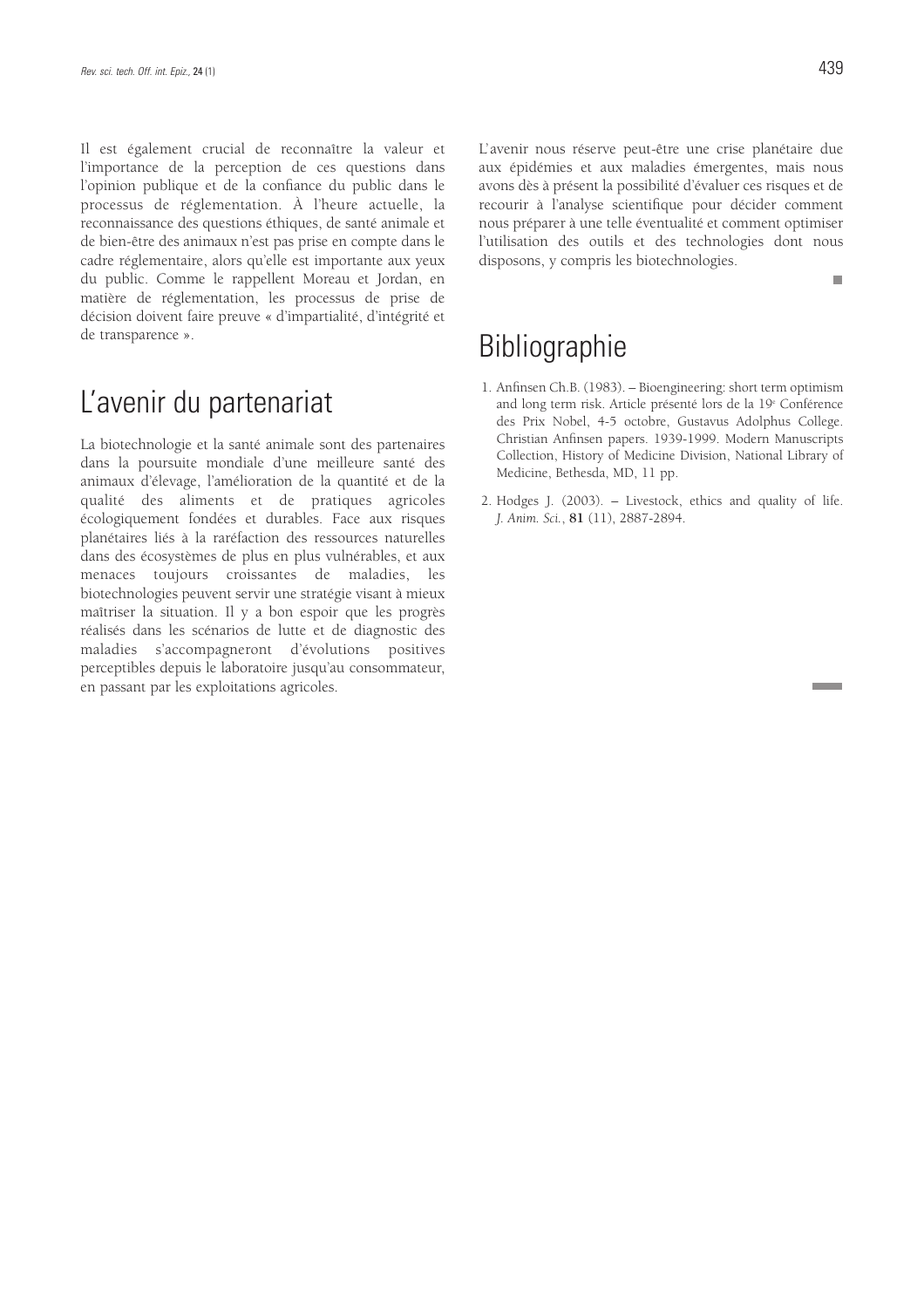# **Conclusiones: el futuro de la asociación entre sanidad animal y biotecnología**

A.A. MacKenzie, H.P.S. Kochhar, D.L. Hutchings, P. Moreau & B. Bilmer

Canadian Food Inspection Agency, 159 Cleopatra Drive, Ottawa, Ontario K1A 0Y9, Canadá

Los avances de la biotecnología (este término, aunque utilizado aquí en sentido general, comprende las modernas técnicas de ingeniería y modificación genéticas) han propiciado un salto adelante en los métodos de investigación sobre temas como la resistencia a las enfermedades, la mejora de la producción ganadera o el incesante perfeccionamiento de las técnicas de diagnóstico, todo lo cual puede aportar notables mejoras a la sanidad animal en su conjunto. Quizá muy pronto empiecen a comercializarse nuevas aplicaciones de la biotecnología destinadas a los animales, aunque deberán ser beneficiosas para la sociedad y aceptables por parte del gran público.

Este número de la *Revista científica y técnica* de la OIE versa sobre la aplicación de la biotecnología al ganado y los peces y sobre los productos beneficiosos para la sanidad animal que de ahí pueden derivarse. Ofrece una completa recopilación de artículos en los que se examinan diversos procedimientos técnicos de la biotecnología moderna y una serie de cuestiones importantes desde el punto de vista zoosanitario. Resulta difícil pecar de exageración al hablar de los progresos que la biotecnología puede deparar en materia de sanidad animal, dado el universo de posibilidades que abren sus nuevas aplicaciones. En el presente volumen se describen el estado actual de la ciencia, la aplicación de las técnicas ya existentes y las posibilidades que se derivan de la biotecnología aplicada al mundo de la sanidad animal.

# Producción animal, investigación y salud pública

En los primeros sistemas de producción agropecuaria basada en métodos científicos se seleccionaban y criaban animales con características superiores para mejorar el patrimonio genético de una población. Hoy en día estos métodos han progresado, y las técnicas de reproducción asistida desempeñan un papel crucial. La idea de 'seleccionar a los mejores', desarrollada en el artículo de

Basrur y King, es fiel exponente de una evolución que va de la cría selectiva a la selección mediante marcadores. Esos autores describen la sutil combinación de la selección animal con otras aplicaciones (como la hibridación fluorescente *in situ*) que permiten diagnosticar defectos ligados a la reproducción asistida, por ejemplo aberraciones cromosómicas (la hibridación fluorescente *in situ* es sólo una de las muchas formas posibles de localizar errores o adiciones en el genoma modificado). En su repaso general de las técnicas de reproducción asistida, Mapletoft y Hassler sitúan el tema en una perspectiva histórica que nos conduce desde la inseminación artificial hasta la clonación por transferencia de núcleos de células somáticas. Greve y Callesen, por su parte, explican el modo en que las técnicas de manipulación de embriones ayudarán previsiblemente a mejorar la fertilidad del ganado, mientras que Niemann y col. y Wells describen en sendos artículos los métodos de obtención de animales transgénicos y clónicos, respectivamente. Desde los primeros balbuceos de la transgénesis en los años setenta, las técnicas de producción animal se han ido perfeccionando con el uso de vectores lentivíricos y del ARN corto de interferencia. Se prevé que el uso de organismos transgénicos, combinado con los procedimientos de clonación, será determinante para superar las dificultades que tiene planteadas la producción agropecuaria de cara al futuro, entre otras la de obtener ganado resistente a las enfermedades. Ahora mismo se piensa en técnicas como la selección mediante marcadores y la selección basada en la caracterización molecular de los animales como medio de lograr una mayor resistencia a las enfermedades.

### Conceptos y consideraciones fundamentales

La biotecnología sigue progresando a un ritmo creciente y generando nuevas aplicaciones posibles. Ante la perspectiva inminente de que empiecen a comercializarse animales obtenidos por medios biotecnológicos, urge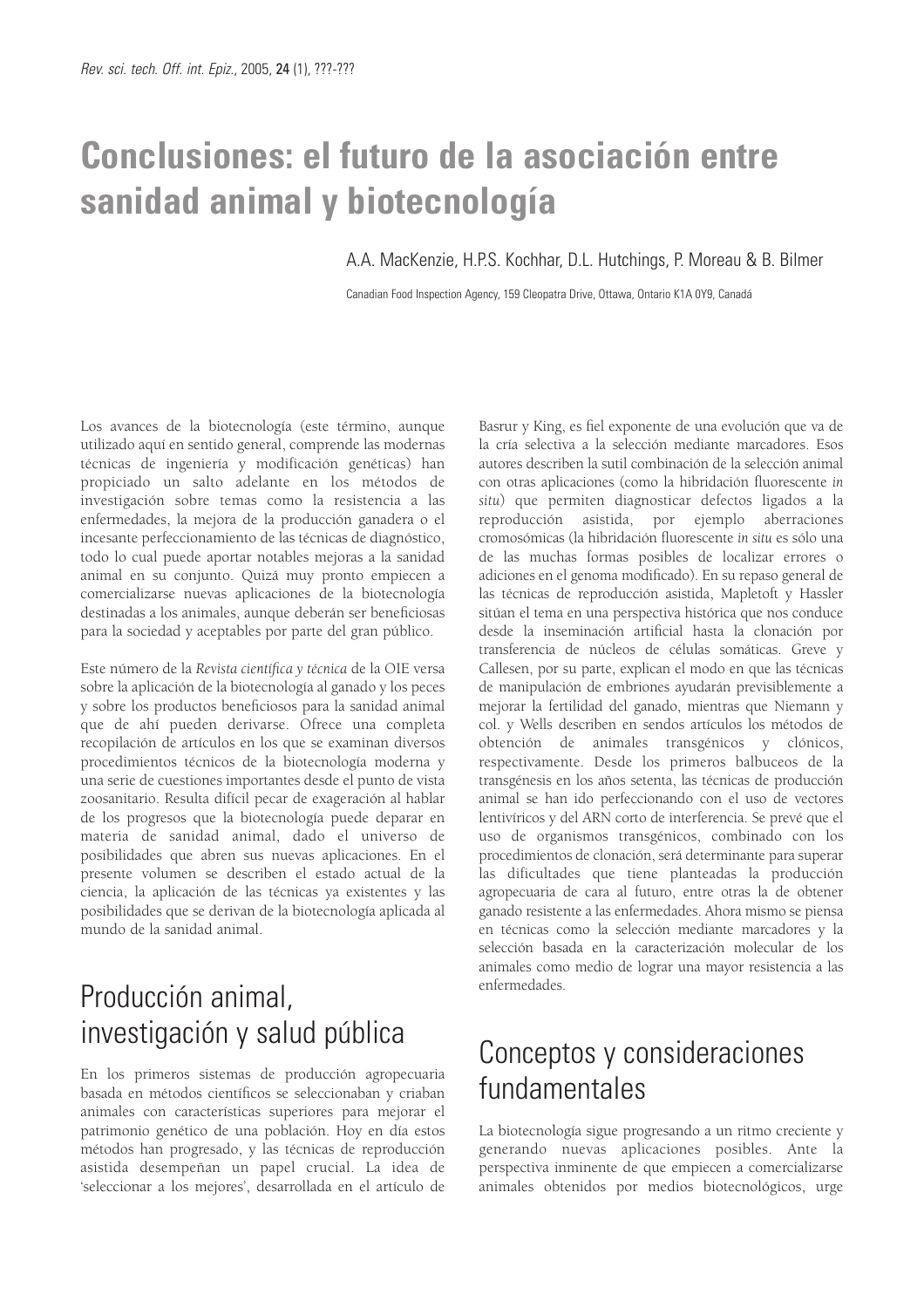elaborar directrices normalizadas de análisis del riesgo ligado a dichos animales, lo que comprende la determinación y gestión de los riesgos y el proceso de explicarlos a las instancias interesadas (a lo largo de toda la secuencia de elaboración de normas). En tal proceso deben tenerse en cuenta los peligros e incertidumbres que puedan existir en los terrenos más delicados en relación con este tipo de animales, a saber, la inocuidad de los alimentos, la sanidad animal y el medio ambiente. Los analistas de riesgos, tanto científicos como responsables públicos, deben contar con los medios necesarios para efectuar su labor de forma adecuada y objetiva y garantizar así un proceso exhaustivo y aceptable de determinación de los riesgos derivados los animales genéticamente modificados. Los círculos científicos internacionales tienen que agruparse y poner en común su saber técnico para elaborar herramientas y definir métodos para ello. La tarea más espinosa que aguarda a los científicos es la de detectar eventuales peligros desconocidos, pero de un modo más general las instancias normativas deben ocuparse también de temas relacionados con la economía, la ética, las preocupaciones de la sociedad y el bienestar de los animales. Deberán tener muy presentes además la percepción del público, la necesidad de infundirle confianza en el proceso normativo y los distintos planteamientos que se requieren según se aplique la biotecnología al mundo animal o al vegetal, sin olvidar la importancia que revisten las cuestiones ligadas a la sanidad y el bienestar de los animales.

Tanto Einsiedel como McCrea abordan de forma expresa el tema de la opinión pública. Einsiedel demuestra que el modo en que el público percibe y entiende la aplicación de la biotecnología a los animales no sólo difiere geográficamente, entre la Unión Europea y América del Norte por ejemplo, sino que depende también de los fines que se persigan (la producción farmacéutica frente a la alimentaria, por ejemplo). McCrea se detiene en el proceso de comunicación sobre el riesgo y refiere casos en los que una comunicación deficiente por parte de los organismos de reglamentación ha alterado la idea que el público se hace de un tema y erosionado con ello su confianza. Ambos autores insisten en que los responsables de planificación y reglamentación deben entender la importancia que reviste la percepción del público. Moreau y Jordan recogen esta idea en su artículo y reiteran que todo proceso de adopción de decisiones normativas debe ser impecable desde el punto de vista de su 'imparcialidad, integridad y transparencia'.

En sus respectivos artículos, Kelly por un lado y Moreau y Jordan por el otro examinan los procesos generales vinculados a la evaluación de los riesgos propios de la biotecnología en dos ámbitos en particular: la inocuidad de los alimentos y la sanidad animal. Ambos están relacionados, como afirma explícitamente Kelly en su estudio del análisis fenotípico. Hasta cierto punto, ninguna evaluación relativa a los efectos ambientales o a la salud humana (inocuidad de los alimentos) estará completa si no se han valorado los riesgos zoosanitarios que entrañan las características 'novedosas' de los animales obtenidos por medios biotecnológicos. Kelly observa que todo clon o animal transgénico que presente rasgos a todas luces indeseables resultará seguramente eliminado en la fase de desarrollo comercial, y que por ello los analistas y demás profesionales deben concentrarse en cambios más sutiles que puedan tener repercusiones en la salud humana o animal o en el medio ambiente.

### ¿Cuán beneficiosas son las vacunas obtenidas por biotecnología?

En lo que concierne a la protección de la salud animal, las vacunas obtenidas por medios biotecnológicos presentan ventajas e inconvenientes. Por un lado, pueden ser más eficaces que las tradicionales vacunas atenuadas a la hora de inducir una respuesta inmunitaria protectora, por cuanto la biotecnología permite seleccionar antígenos específicos y vehicularlos de forma idónea. La protección contra determinadas enfermedades requiere la presencia de anticuerpos de mucosas, mientras que en otros casos será más importante la inmunidad celular. La elección de una vía de administración y de cierta clase de vector o adyuvante puede estimular uno u otro tipo de respuesta inmunitaria. Por otro lado, pese a las ventajas que puedan ofrecer en materia de inocuidad, las vacunas obtenidas por biotecnología pueden resultar más caras y, para tratar determinadas enfermedades, menos eficaces que las convencionales elaboradas con microorganismos vivos no virulentos.

Sin embargo, la posibilidad de distinguir entre animales vacunados e infectados es una baza muy importante en ciertos programas de control zoosanitario, y las vacunas obtenidas por biotecnología, utilizadas en combinación con estuches de diagnóstico, ofrecen esa posibilidad. En algunos casos, la investigación en biotecnología para encontrar vacunas que confieran protección y a la vez sean inocuas para el animal, es un paso previo a la fabricación de productos similares destinados al mercado de la salud humana. Una enfermedad animal causada por microbios idénticos o parecidos a los agentes de una patología humana constituye un modelo natural adecuado para este tipo de investigaciones. En última instancia, el futuro de las vacunas animales obtenidas por biotecnología dependerá de que ofrezcan un nivel de inocuidad o eficacia mayor que el de los productos convencionales y de que los programas internacionales de control zoosanitario apuesten de forma generalizada por la vacunación.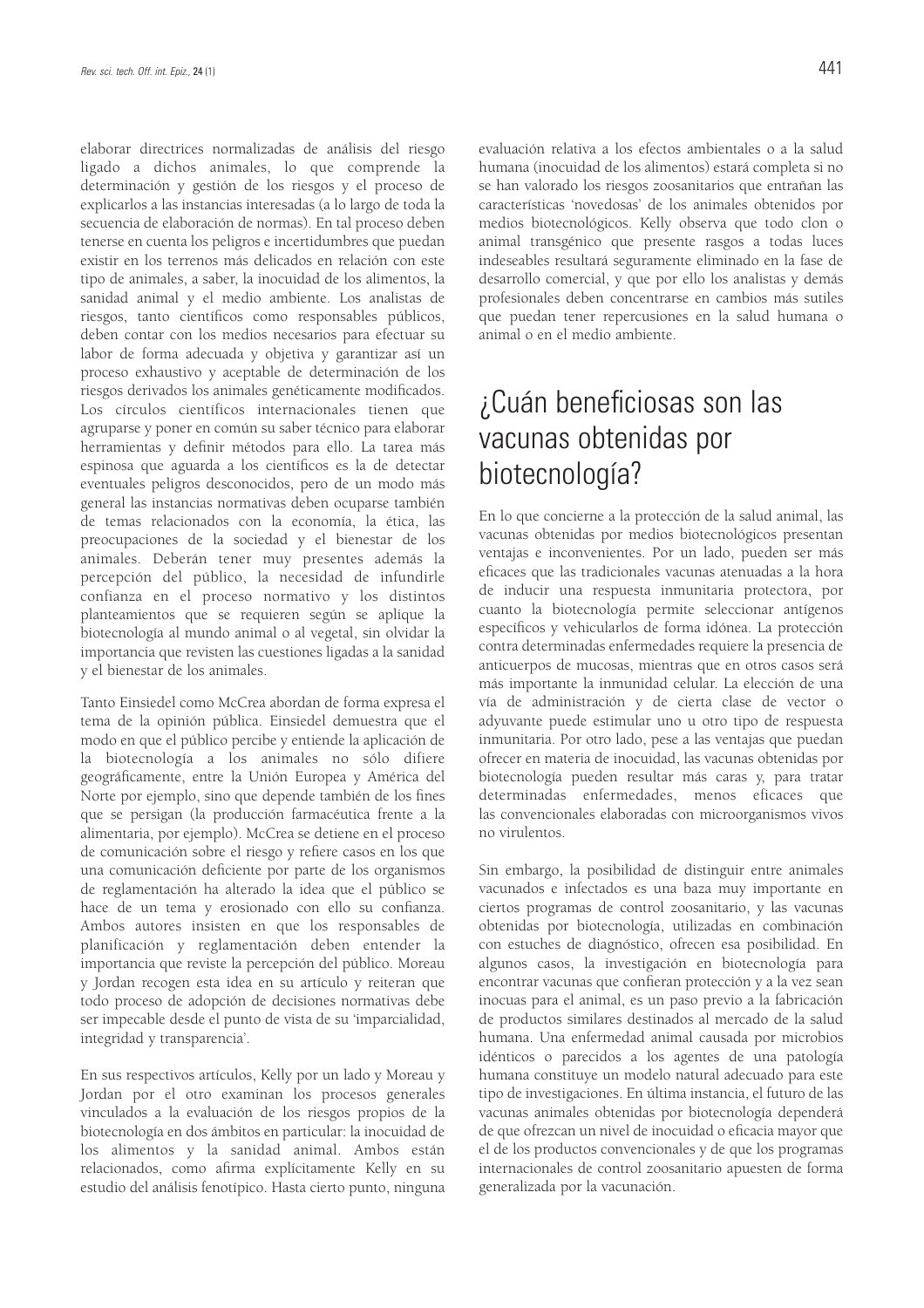### Aspectos éticos de la biotecnología aplicada a los animales

Al mirar hacia el futuro, es razonable preguntarse si se tienen o han tenido en cuenta todas las consideraciones éticas que suscita la aplicación de la ingeniería biológica al mundo animal. Si nos atenemos únicamente a la ciencia, las observaciones formuladas hace más de veinte años en la 19a Conferencia de los Nobel siguen teniendo plena vigencia. El Dr. Christian Anfinsen, que compartió el Premio Nobel de Química en 1972, observó a la sazón que: 'las virtudes que animan y caracterizan a un buen científico no tienen por qué influir necesariamente en las consecuencias éticas o sociológicas de sus hallazgos' (1). Mientras investiga, el científico tal vez no prevea los usos a los que pueda destinarse el fruto de su trabajo.

Aunque suele decirse que resultaría difícil y poco recomendable tratar de controlar el proceso normal de avance y aplicación de las investigaciones científicas, los problemas que surgen en el terreno de la biotecnología son de la incumbencia de 'quienes estén versados en las cuestiones morales y jurídicas de nuestra sociedad' (1). Ello carga a los científicos, ya se trate de investigadores, técnicos o responsables de la reglamentación, con la responsabilidad de examinar los aspectos éticos de la ingeniería biológica, para lo cual es preciso analizar los adelantos técnicos que haya en perspectiva y estudiar las consecuencias de la evolución de la ciencia, o dicho de otro modo: instituir procesos de prospectiva siempre que sea posible.

Hodges estudia detenidamente la idea en su artículo y señala que uno de los dilemas éticos que afronta el científico es el de 'querer hacer el bien pero ignorar a veces las consecuencias negativas que puede entrañar el uso de los nuevos conocimientos científicos en biología'. Hodges afirma que 'muchos hombres de ciencia tienden a percibir la biotecnología como una etapa natural en el camino del hombre para entender, controlar y modificar la naturaleza' (2). Por ello, mientras los científicos suelen pensar que las nuevas tecnologías están ahí para obrar en consecuencia, la opinión pública plantea interrogantes éticos y teme que se esté actuando sin prestar la debida atención a los posibles resultados negativos, sencillamente porque es factible desde el punto de vista técnico.

En su artículo, Wells señala que en animales clonados y transgénicos pueden producirse cambios anatómicos, fisiológicos y etológicos. De ahí la importancia de definir métodos prácticos para examinar las cuestiones éticas ligadas a esos animales. Kaiser, por su parte, presenta 'un sistema práctico para evaluar la ingeniería genética aplicada a los animales desde el punto de vista de la ética', sistema que reposa en una serie de principios éticos, y pide que se actúe con prudencia y se evalúen los riesgos antes de pasar a la acción. El mismo autor presenta una matriz y la aplica en el caso hipotético de peces modificados genéticamente. En ella se tienen en cuenta elementos como los pequeños productores, los consumidores, los peces tratados o la biota, además de los conceptos éticos de dignidad-autonomía, justicia-ecuanimidad, no cometer actos dañinos e intentar hacer el bien, todo lo cual ofrece una herramienta de evaluación que podría resultar muy útil para integrar la ética dentro de un sistema más general de evaluación de riesgos.

Aunque los ordenamientos normativos suelen atender a parámetros más manejables y empíricamente tangibles, por ejemplo la inocuidad, es fundamental que se lleve a cabo un estudio completo de esas cuestiones para reducir los problemas de aceptación pública que ya han surgido en otras áreas de la biotecnología.

#### La ardua tarea de regular la biotecnología aplicada a los animales

En este número de la *Revista* se describen políticas, instituciones y regímenes normativos de ámbito nacional, regional e internacional (véanse los artículos de De Simone, Moulin, Yamanouchi, Kochhar y col. y Sendashong y col.), pero es importante recordar que la primera de las obligaciones consiste en instituir concienzudas medidas de protección contra los riesgos derivados de las nuevas técnicas y ocuparse de otros problemas que puedan surgir. Cabe la posibilidad de anticipar eventuales efectos dañinos, y en este sentido la investigación científica sistemática, la reglamentación y el apoyo institucional pueden reducir al mínimo las probabilidades de que esos riesgos lleguen a materializarse. Puesto que el debate se refiere a la ciencia subyacente a la tecnología, nuestras reglamentaciones deben reposar en sólidas bases científicas. Los países tienen que implantar sus propias políticas nacionales para extraer el máximo beneficio de la biotecnología y reducir al mínimo los riesgos que la acompañan. Se requieren políticas coherentes para que la biotecnología aplicada a los animales constituya un instrumento al servicio del desarrollo y no de la explotación.

Urge también entender el interés y la importancia de la percepción pública del tema y sus efectos sobre la confianza que el proceso normativo inspira en el gran público. Actualmente, los regímenes normativos no integran plenamente la trascendencia de las cuestiones de orden ético o ligadas a la sanidad y el bienestar de los